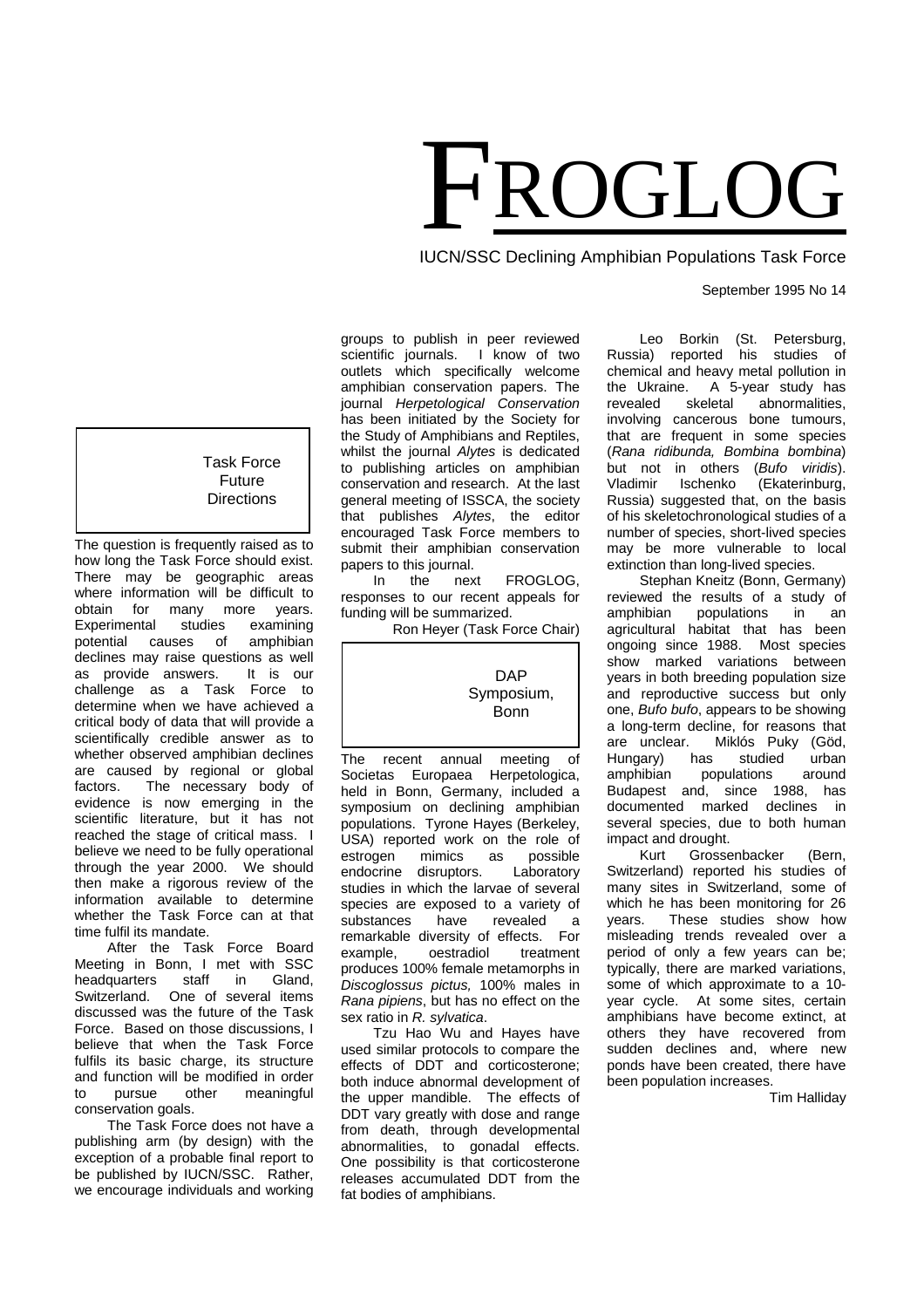CIS Working Group Report Published

The work of the DAPTF regional group covering the CIS has been collated and published in a 159 page paperback *Amphibian Populations in the Commonwealth of Independent States: Current Status and Declines*, edited by S.L. Kuzmin, C.K. Dodd, Jr. and M. M. Pikulik. The book consists of a collection of papers from a team of over 40 authors, containing up to date information concerning the amphibian status and declines in the CIS. It also contains data on the distribution, life history, morphology and biochemisty of affected species.

Published by Pensoft, copies can by ordered through Dr. Lyubomir D. Penev, 1, Chekhov Str., 208, #6, 1113<br>Sofia. Bulgaria. Tel/fax: 03592-Sofia, Bulgaria. Tel/fax: 03592- 736188/715314. pensoft@main.infotel.bg or Sergei I. Golovatch, Institute for the Problems of Ecology and Evolution, Russian Acad. Sci., Leninsky Prospect 33, Moscow V-71, Russia, fax: 07095- 9545534/9522592. sevin@sovamsu.sovusa.com.

> Sri Lanka: First National **Herpetological Conference**

In Sri Lanka the First National Conference on Herpetology was held on July 30th 1995 at the University of Peradeniya. W.R. Breckenridge, cochair of the Working Group in Sri Lanka, explained the objectives of the DAPTF and also put forward the strategy of the Sri Lankan Working Group, which includes initiating local<br>groups throughout Sri Lanka, throughout preparing field identification keys and the compilation of a bibliography of Sri Lankan amphibian work. The Working Group is currently studying amphibians in protected areas and<br>also anthropogenic threats to anthropogenic threats to amphibians.

The conference was jointly organised by the University of Peradeniya, the Amphibian and Reptile Research Organisation of Sri Lanka, the Department of Wildlife<br>Conservation and the Global Conservation Environmental Facility.

For further information contact: W.R. Breckenridge, Department of Zoology University of Peradeniya, Peradeniya Sri Lanka.

# Pacific **Northwest** Update

The US PNW (Oregon and Washington states) Regional Group of the DAPTF has become a working group within the Pacific Northwest Amphibian and Reptile Consortium (PNARC). The latter has been formed to provide an open forum for regional herpetofaunal issues. Although the<br>Consortium encompasses many encompasses aspects of herpetology, the initial emphasis is on the ecology and conservation of native species. Additional PNARC working groups include those devoted to developing standardized inventory and monitoring<br>methodologies for regional methodologies for regional<br>herpetological surveys. PNARC herpetological surveys. membership represents professional and amateur biologists.

A PNARC workshop is planned for March 20-21, 1996, at the LaSalls<br>Stewart Center. Oregon State nter, Oregon State<br>Corvallis, OR, in University, conjunction with the 1996 annual meeting of the Society for<br>Northwestern Vertebrate Biology, Vertebrate Biology, March 21-22.

A high proportion of the 31 native amphibian species in the PNW are cases for concern: more than half of the native species in Oregon are State listed as 'sensitive', while almost half of the native species in Washington are listed by the State as being 'of special concern'.

A three-year study of the distribution of the leopard frog, *Rana pipiens*, in eastern Washington by W.P. Leonard and K.R. McAllister has shown a significant reduction in range since the late 1950's. This study indicates that this formerly widespread species is now limited to two populations in the state.

Introduced *Rana catesbeiana* are thought to be responsible for losses of some native amphibians, such as the red-legged frog *Rana aurora*. Ongoing studies are directed towards assessing the impact of *Rana catesbeiana* on native species and also eradication of the introduced frog.

Amphibian survey programs have also revealed new breeding sites of the spotted frog (*Rana pretiosa*) which is now considered rare in the western US portion of its range.<br>The southern

southern torrent salamander, *Rhyacotriton variegatus*, is being evaluated for listing as a threatened species pursuant to the US Endangered Species Act of 1973. Five species of rare endemic

salamanders (the Shasta salamander [*Hydromantes shastae*], the Del Norte salamander [*Plethodon elongatus*], the Siskiyou Mountains salamander [*P. stormi*], the Larch Mountain salamander [*P. larselli*], and Cascade Range populations of the Van Dyke's salamander [*P. vandykei*]) have been designated 'Survey and Manage' by<br>the Northwest Forest Plan This the Northwest Forest Plan. classification requires surveys of federal sites prior to ground disturbing activities, and the management of known sites of these animals to maintain existing populations, to avoid endangered species listing, and to preserve management options for the<br>future. Inventory protocols and Inventory protocols and management guidelines to protect occupied locations in federal forests are being drafted.

Deana Olson (Pacific Northwest<br>Research Station, USDA Forest Research Station, Service, 3200 SW Jefferson Way, Corvallis, OR 97333, USA. Email: olsond@ccmail.orst.edu

# Joint DAPCAN/ NAAMP Meeting

A joint meeting of the Task Force on Declining Amphibian Populations in Canada (DAPCAN) and the North<br>American Amphibian Monitoring American Amphibian M<br>Program (NAAMP) has (NAAMP) has been convened at the Canada Centre for Inland Waters in Burlington, Ontario (September 27-October 1, 1995).

For information contact either of the following: NAAMP Conference, Sam Droege, National Biological Survey, 12100 Beech Forest Drive, Laurel, Maryland, U.S.A. 20708 tel. (301) 497-5840; fax (301) 497-5784; e-mail: frog@nbs.gov

Stan Orchard, DAPCAN, National Coordinator for Canada, #235F-560<br>Johnson Street, Victoria, British Johnson Street, Victoria, British Columbia, CANADA V8W 3C6 email: Stan.Orchard@vonline.com

# **Student** Monitoring of Amphibian Populations

Student researchers, middle through high school age, from 30 schools across the United States are studying amphibian populations to contribute information to establish baseline data on local amphibian populations. Students communicate with each other and experts via the internet.

This interdisciplinary unit was designed as part of a distance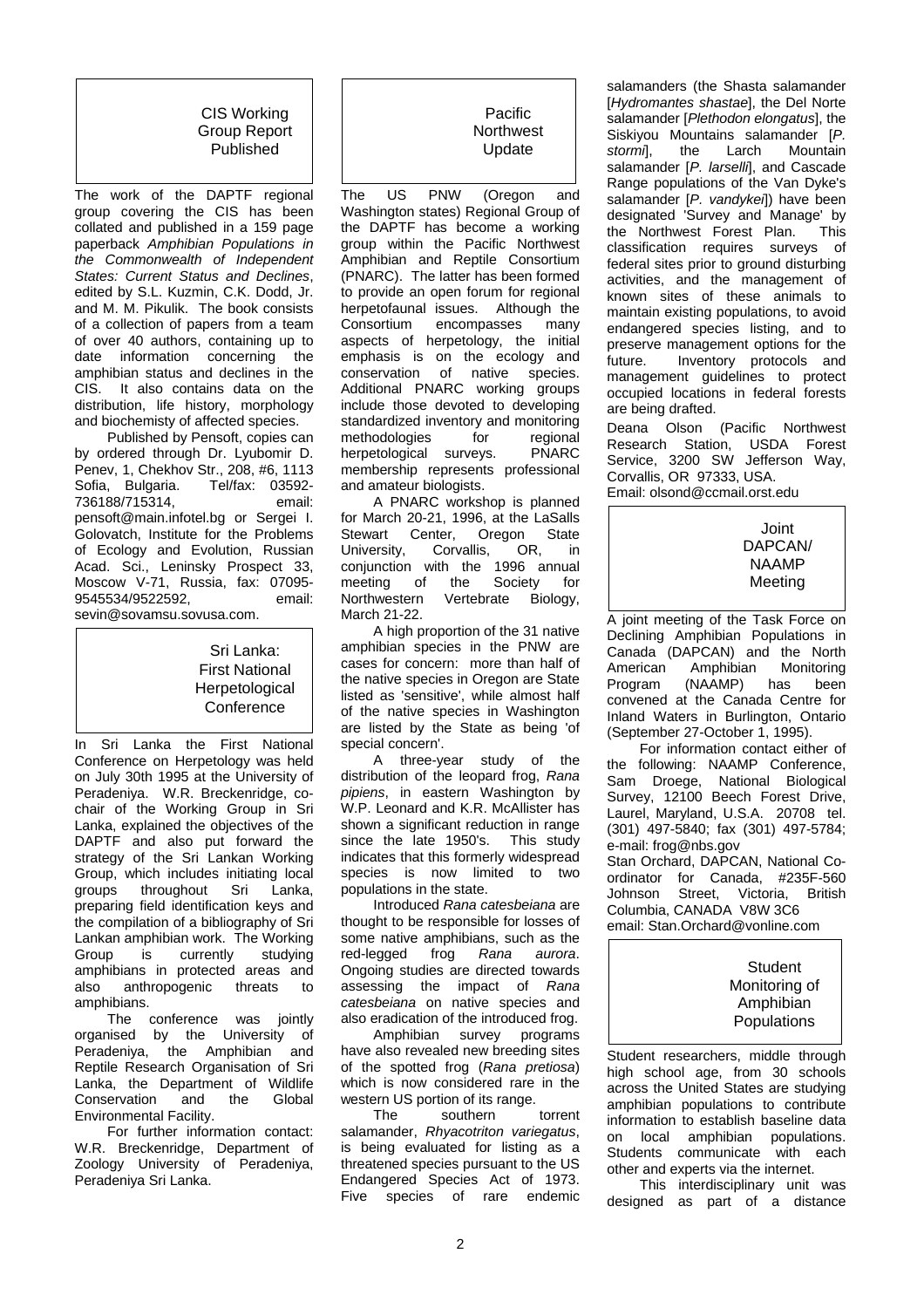learning project on environmental topics for the Nebraska Department of Education's Technology Center. The work was funded through a grant from the United States Environmental Protection Agency.

The objective of the six week unit is to provide reliable data on amphibian populations. Emphasis is<br>placed on visual and auditory placed on visual and auditory<br>recognition skills, field safety, recognition<br>collection techniques and environmental ethics.

DAPTF regional Coordinator, Dr. James Platz, served as primary consultant on the project and provided narration and instruction for the introductory videotape provided to each school.

Pre and post tests were given to students to see if exposure to amphibians and the knowledge gained from studying their habits and habitats, changed attitudes regarding the importance of these animals in the ecosystem. The test results are being compiled. Enthusiasm generated by students and teachers indicates a genuine commitment to continued participation.<br>Persons

seeking more information regarding participation in this project should contact: Karen Toepfer, Unit Designer, Amphibians as Bio-Indicators, 303 West 39th Street, Hays, Kansas 67601, USA e-mail: fmkt@fhsuvm.fhsu.edu or: Mary Kalen Romjue, EPA Project Coordinator & Assistant Professor, of Science Education, University of Central Florida, 1519 Clearlake Road, Cocoa, Florida 32922-6598, USA. FAX: (407) 633-7696

# **New Issue-Based Working Group for the DAPTF**

A new direction for the DAPTF is being taken through the formation of a working group to deal with education issues and/or outreach programs that are relevant to declining amphibian<br>population and amphibian population and amphibian conservation issues. The Task Force requests that anyone already involved in an existing programme should contact the newly appointed chair of the DAPTF working group: Louanne<br>Smith. Dallas Zoo. 621 East Dallas Clarendon Avenue, Dallas, Texas 75203-2996, USA, fax: 214 670-7450, email (shared): ZParadigm@AOL.com It would be helpful if printed copies of any such programmes could also be sent to Louanne Smith.

# Boracéia Update

Declines and local extinctions of frogs were reported from Boracéia, Brasil, indicating that some detrimental event occurred in 1979 (Heyer, Rand, Cruz & Peixoto, 1988, Biotropica, 20 230- 235). WRH made a brief visit to Boracéia in December 1991; JAB intensively studied the frog fauna at Boracéia between September 1993 and September 1994, for an average of ten days during each month. We wish to report on the current status of some of the key species reported by Heyer *et al*. (1988).

First of all, certain species that were considered to be rare at Boracéia have been encountered in<br>JAB's studies: Brachycephalus JAB's studies: *Brachycephalus nodoterga*, *Osteocpehalus langsdorffii* (a single dead individual), *Scincax <i>Paratelmatobius gaigeae*.

following previously abundant species that had completely disappeared in 1979 have not been seen since: *Crossodactylus dispar*, *C. gaudichaudii*, *Cycloramphus boraciencis*, *C. semipalmatus*, *Hylodes asper* and *Thoropa miliaris*. Two species decimated in 1979: *Scinax perpusilla* and *Hylodes phyllodes*. *perpusilla* is now once again abundant, but only a few *H. phyllodes* can be heard calling from just three<br>nearby streams. Hyla albopunctata streams. *Hyla albopunctata*<br>increased in abundance, has increased in abundance, apparently at the expense of *Hyla prasina*, which is now much more restricted in its distribution than in the late 1970s. *Scinax fuscovaria* seems to have successfully invaded the site, because calling males and amplectant pairs were observed. One factor that may be contributing to the continued disappearance of frogs at Boracéia is the progressive aridity of the climate, which is also evident from the less verdant appearance of the vegetation. The total rainfall in 1993 was only 1755 mm in contrast to the normal average of just over 3000 mm.

Jaime Bertoluci (Universidade de São Paulo, email: jaberol@cat.cce.usp.br) & W. Ronald Heyer (Smithsonian Institution).

> *Rana dalmatina*  on Jersey

The agile frog (*Rana dalmatina*) has a wide distribution throughout much of central and southern Europe, including the island of Jersey. Populations on Jersey have been in decline since the 1940s, and recent surveys indicate that now only small numbers of the frog are confined to a single site on the island. The decline does not seem to have been due simply to the loss of habitat, and even at the remaining site breeding success is<br>limited. Of the Island's other two Of the Island's other two native species, *Triturus helveticus* is still widespread but *Bufo bufo*, whilst still breeding in garden ponds, also seems to be experiencing adverse conditions beyond the garden habitat, where large-scale spawn mortality has been observed.

Initiatives undertaken by the Environment & Countryside Services, (contact: Jeremy Partridge, South Hill, St. Helier, Jersey, JE2 4US, UK) include investigations of water quality, paying particular attention to the high nitrite levels that have already been<br>recorded. A rearing and release A rearing and release programme is underway, in collaboration with Jersey Wildlife Preservation Trust (contact: Richard Gibson, Section Head, Department of Herpetology, JWPT, Les Augres Manor, Trinity, Jersey, UK, email: zooherps@itl.net) and several private individuals on the Island.



The Herpetological Group of the Centro de Biologia Ambiental of the University of Lisbon, headed by Prof E.G. Crespo, is surveying amphibian populations in two Natural Parks in Portugal. One of the studies, in the Natural Park of da Serra de S. Mamede, a mountainous area in southern Portugal, began in 1993. The survey covers two climatic regions; one, at low altitude, has a strong Mediterranean influence, the other, a higher altitude (1000m) region, has a stronger Atlantic influence.

The second survey, also initiated in 1993, covers a region, above 1400m, in the centre of northern Portugal, in the Natural Park of Serra da Estrela.

Both surveys are intended to measure changes in the distribution of the species and their abundance through a network of sampling stations. Sampling techiques (visual encouter survey, larval sampling, netting and auditory monitoring) have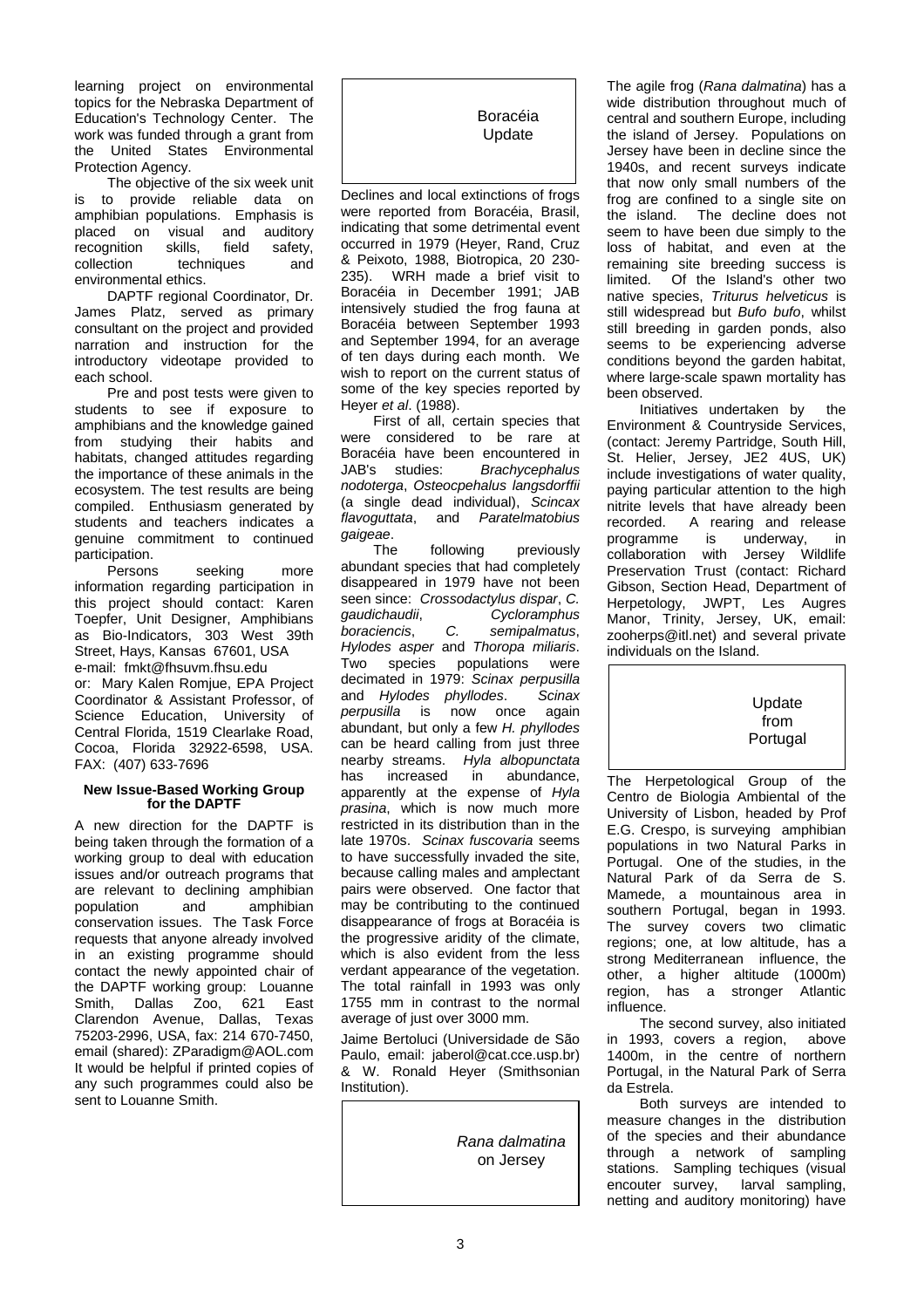been adapted and modified from Heyer *et al*. (1994) *Standard Methods for Amphibians*.

Octavio S. Paulo (Departamento de Zoologia e Antropologia Faculdade de Ciencias da Universidade de Lisboa P-1700 Lisboa Portugal,

email - zospaulo@bio.fc.ul.pt)

# **Sociedade Portugesa de Herpetologia**

The Sociedade Portugesa de Herpetologia is a scientific society devoted to the study of amphibians and reptiles. Formed in late 1993, it<br>aims to gather the scientific gather the community of Portugese herpetologists to enhance contacts and cooperation both within Portugal and beyond. SPH is chaired by E.G. Crespo, and produces a quarterly newsletter, *Folha Herpetológica*. SPH cooperates with<br>Association of Association of Herpetology in<br>organizing the Portugese-Spanish Portugese-Spanish Congress of Herpetology. The 4th Congress will take place in late 1996<br>in Porto. Portugal. For further in Porto, Portugal. For further<br>information on SPH contact: information on SPH contact:<br>Sociedade Portugesa de Portugesa Herpetológia, Dept. de Zoologia e Anthropologia, Faculdade de Ciências de Lisboa, Bloco C2, Piso 3, Campo Grande, P-1700 Lisboa, Portugal.

# IUCN/SSC Re-Introduction **Guidelines**

In response to the increasing occurrence of re-introduction projects world-wide, the IUCN/SSC Re-Introduction Specialist Group has drawn up policy guidelines to help to ensure the success of re-introduction schemes.

The document is intended to act as a guide for procedures useful to reintroduction programmes and does not represent an inflexible code of conduct. It is more concerned with re-<br>introductions using captive-bred introductions individuals rather than translocations from wild populations, and it is<br>especially relevant to globally especially relevant to globally endangered species with limited numbers of founders. The document has been written to encompass the full range of plant and animal taxa and is therefore general in nature. It will be regularly revised. Copies can be obtained from the address below.

The IUCN/SSC Re-Introduction Specialist Group is keen to make contact with persons involved in<br>amphibian re-introduction re-introduction programmes, in order to facilitate exchange of information. Contact: Pritpal S. Soorae, IUCN/SSC Re-

Introduction Specialist Group, c/o African Wildlife Foundation, PO Box 48177, Nairobi, Kenya. Email: awf.nrb@tt.gn.apc.org

# Publications of Interest

Bidwell, J. and Gorrie, J. (1995) Acute toxicity of a herbicide to selected frog species. Final Report. Western Australia Department of Environmental Protection, Westralia Square, 141 St. George's Terrace, Perth, 6000. Technical Series No. 79. Copies available from the Department of Environmental Protection Library, Western Australia Department of Environmental Protection, Westralia Square, 141 St. George's Terrace, Perth, 6000, WA, Australia.

Blaustein, A.R., Beatty, J.J., Olson, D.H. and Storm, R.M. (1995) The biology of amphibians and reptiles in old-growth forests in the Pacific Northwest. US Department of Agriculture, Forest Service, Pacific Northwest Research Station. PNW-

GTR-337.<br>Blaustein, Blaustein, A.R., Edmond, B., Kiesecker, J.M., Beatty, J.J. and Hokit., D.G. (1995) Ambient ultraviolet radiation causes mortality in<br>salamander eggs. Ecological salamander Applications 5, 740-743.

Boyer, R. & Grue, C. E. (1995) The need for water quality criteria for frogs. Environ. Health Perspect. 103, 352- 357.

Carey, C. and Bryant, C.J. (1995)<br>Possible interrelations among interrelations environmental toxicants, amphibian<br>development, and decline of development, and decline of<br>amphibian populations. Environ. amphibian populations. Health Perspect. 103 (Suppl. 4), 13- 17.

Daniels, R.J.R. (1994) Methodology inventorying amphibians and reptiles. Cobra 15, 3-9.

Drury, S.E.N., Gough, R.E. and Cunningham, A.A. (1995) Isolation of an iridovirus-like agent from common frogs (*Rana temporaria*). Veterinary Record 137, 72-73.

Kaiser, H. and Henderson, R.W.<br>(1994) The conservation status of The conservation status of Lesser Antillean frogs. Herpetological Natural History 2, (2) 41-56.

Kuzmin, S.L. (1994) The problem of declining amphibian populations in the Commonwealth of Independent States and adjacent territories. Alytes 12, (3) 123-134.

J. P. Levell (1995) A Field Guide to Reptiles and the Law. Serpent's Tale Press. A comprehensive listing of the laws, rules, and regulations governing amphibians and reptiles in the United States. It also explains CITES and the current US Endangered Species Act, and provides all 50 State's listings<br>of endangered. threatened. and endangered, threatened, and protected species, as well as collecting and possession rules. It is available from Zoo Book Sales, 464

Second Street, Excelsior, MN 55331, USA, by calling (612) 470-8733, or by faxing (612) 470-5013. Cost is \$29.95 plus \$2.00 extra for first class mailing or for international orders.

Márquez, R., Olmo, J.L. and Bosch, J. (1995) Recurrent mass mortality of<br>larval midwife toads Alytes larval midwife toads *Alytes obstetricans* in a lake in the Pyrenean Mountains. Herpetological Journal 5 (3), 287-289.

Meyer, J.R. (1995) A preliminary assessment of the status of the amphibians of Belize. Report submitted to the DAPTF.

Richter, K.O. (1995) A simple aquatic funnel trap and its application to<br>wetland amphibian monitoring. amphibian Herpetological Review 26, (2) 90-91.

Klaus Richter has been further testing his funnel trap design with Bill Leonard and Mike Adams. They are testing trap densities and placement designs, baited or not, etc. Their results will be incorporated into a paper (in prep) describing standardized methods to survey pond-breeders in the Pacific Northwest, which will include details of how to survey wetland amphibians.

Pearman, P.B., Velasco, A.M. and Lopez, A. (1995) Tropical amphibian monitoring: a comparison of methods for detecting inter-site variation in species' composition. Herpetologica 51, 325-337.

Roush, W. (1995) When rigor meets reality. Science 269, 313-315. (Critique of experimental approach to<br>ecological phenomena, especially ecological phenomena, Blaustein's experiments on UV effects on amphibians.) For correspondence arising from this article, see Science, 1st September 1995, pp. 1201-1204.

Seal, U.S. (1994) Houston Toad (*Bufo houstonensis*) Population and Habitat Viability Assessment.<br>IUCN/SSC Conservation Breeding Conservation Breeding Specialist Group: Apple Valley, MN. 1-135.

> New DAPTF Working Group **Chairs**

# *Brasil - Atlantic Forest*

Célio F.B. Haddad, Depto. de Zoología, I.B. UNESP, Caixa Postal 199, 13506-900 Rio Claro, SP, Brasil, Fax: 0195-34-00-09.

# *Canada*

Change of address for DAPCAN Stan Orchard, DAPCAN, National Coordinator for Canada, #235F-560<br>Johnson Street, Victoria, British Johnson Street, Victoria, British Columbia, Canada V8W 3C6 Phone: 604-380-9301

Email: Stan.Orchard@vonline.com *Italy*

Cristina Giacoma, Dipartimento di Biologia Animale, University of Torino,